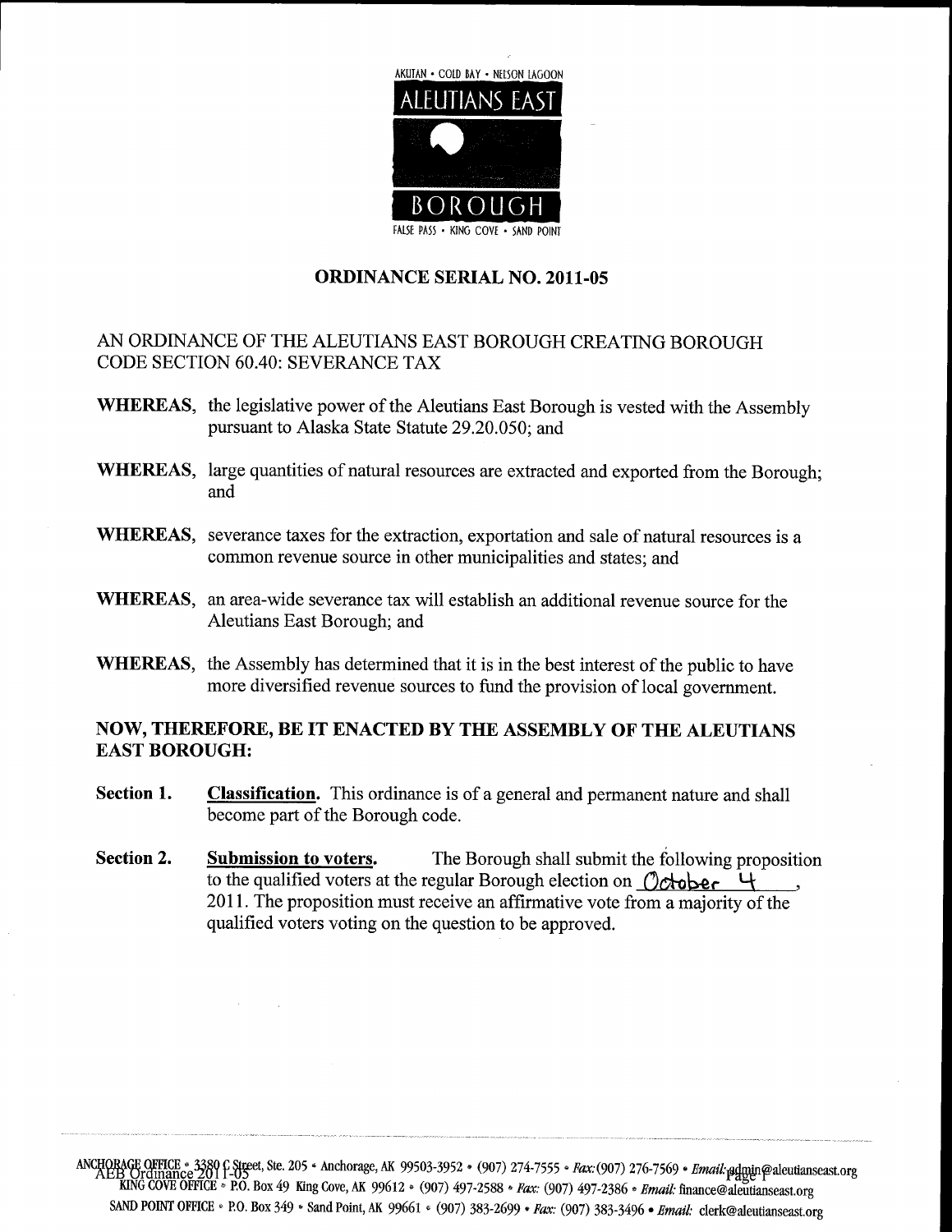| PROPOSITION No. 1<br>Severance Tax                                                                                                                                                  |  |  |  |  |
|-------------------------------------------------------------------------------------------------------------------------------------------------------------------------------------|--|--|--|--|
| Shall the Aleutians East Borough levy a severance tax on the sale of natural<br>resources from within the Aleutians East Borough as follows:                                        |  |  |  |  |
| <b>Metal ores &amp; coal:</b> 1.5% times gross production value per ton;<br>Gravel: 10 cents per cubic yard;<br><b>Commercial Products of Borough Waters: 2% of purchase price;</b> |  |  |  |  |
| Y E.                                                                                                                                                                                |  |  |  |  |

- Section 3. Effectiveness. The proposition in section 2 of this ordinance shall take effect on only if it is approved by a majority of the qualified voters voting on the proposition at the regular Borough election on 2011. The remaining sections of the ordinance shall take effect upon adoption by the Aleutians East Borough Assembly
- Section 4: Adoption by Section. Code Section 60.40 is hereby created and Code Section 604as annexed hereto as part of this ordinance is hereby adopted as Code Section  $60.40$  – Severance Tax - of the Code of Ordinances of the Aleutians East Borough

INTRODUCED ADOPTED

2 11

lvn Stanley Mack, Mayor

Date:

| $ATTES$ $\mathbf{k}$ |     | landbe |
|----------------------|-----|--------|
| <b>CLERK</b>         |     |        |
| Date:                | (n. |        |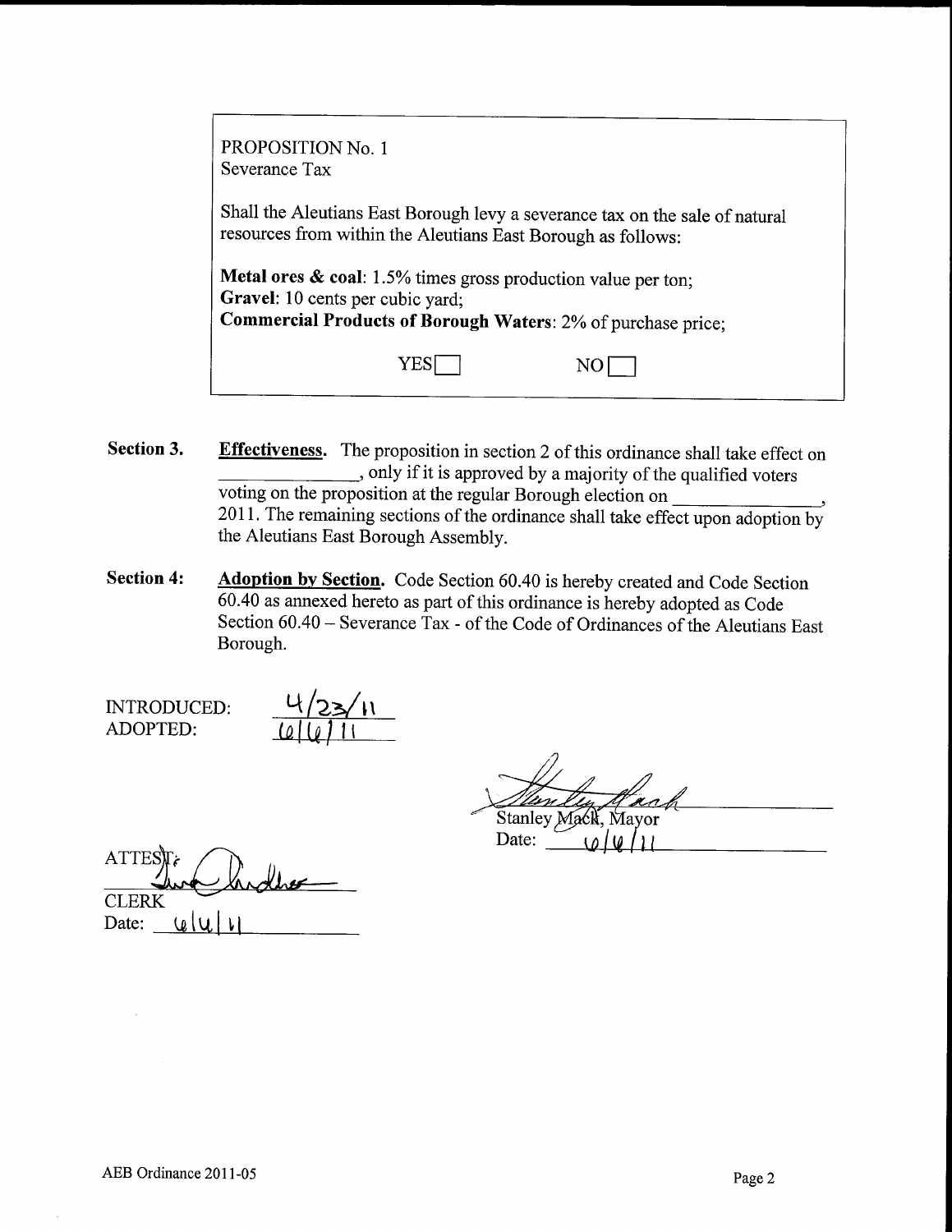## Chapter 60.40 SEVERANCE TAX

## Sections

- 60.40.010 Definitions<br>60.40.020 Resources
- Sections:<br>60.40.010 Definitions<br>60.40.020 Resources subject to tax<br>60.40.030 Exemption 60.40.010 Definitions<br>60.40.020 Resources<br>60.40.040 Collection
- 
- 60.40.020 Resources subject to tax<br>60.40.030 Exemption<br>60.40.040 Collection and administration<br>60.40.050 Enforement and namelies 60.40.030 Exemption<br>60.40.040 Collection and administraties<br>60.40.060 Soverance toy return users
- 
- 60.40.040 Collection and administration<br>60.40.050 Enforcement and penalties<br>60.40.060 Severance tax return verification<br>60.40.070 Confidentiality 60.40.050 Enforcement and penalties<br>60.40.060 Severance tax return verific<br>60.40.070 Confidentiality<br>60.40.080 Liability for and collection of
- 
- 60.40.060 Severance tax return verification<br>60.40.070 Confidentiality<br>60.40.080 Liability for and collection of severance tax<br>60.40.090 Penalties and interest 60.40.070 Confidentiality<br>60.40.080 Liability for and collec<br>60.40.090 Penalties and interest
- 60.40.090 Penalties and interest<br>60.40.010 Definitions.

A. "The gross production value" means the value per unit at the point of severance multiplied by the number of recovered units of the natural resources sold during the calendar quarter.

B. "Severer or harvester" means a person, company, corporation or other entity engaged in the business of severing or harvesting natural resources This includes offshore processors of fish products who process, deliver, catch, or receive fish products within the boundaries of the Aleutians East Borough if those activities are not B. "Severer or harvester" means a person, company, corporation or other entity engaged in the business of severing or harvesting natural resources. This includes offshore processors of fish products who process, deliver, c who harvest fish within the boundaries of the Borough and transport the fish themselves<br>to locations outside the Borough for sale and/or processing provided that these<br>harvesters are not already subject to the Bernumb Oaks to locations outside the Borough for sale and/or processing provided that these<br>harvesters are not already subject to the Borough Sales and Use Tax.

C. "Calendar quarter" means any one of the following three-month periods beginning July 1<sup>st</sup>: July 1<sup>st</sup> to September 30<sup>th</sup>; October 1 to December 31<sup>st</sup>; January 1 to March  $31^{st}$ ; and April 1 to June  $30^{th}$ .

D. "Recovered units" means all units mined, extracted, or removed whether produced directly or contractually during the period of production

E. "Point of severance" for purposes of computing the tax is defined as:

1. Prepared for transport at the mine site in the case of resources as defined in 60.40.020 (A);

2. The scale at the pit or quarry in the case of resources as defined in 60.40.020 (B);

3. The dock in the case of resources defined in  $60.40.020$  (C).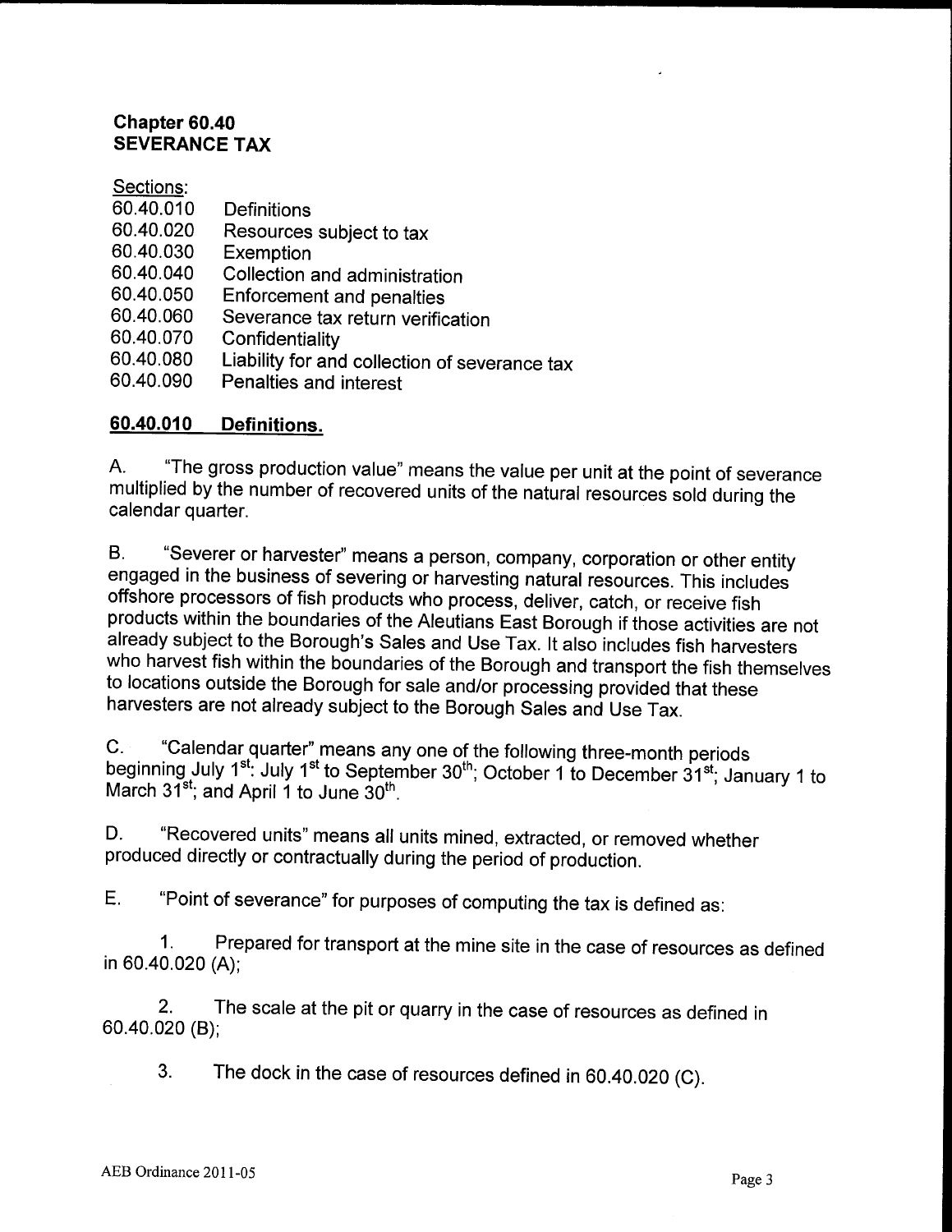F. "Commercial Products of Borough Waters" means any raw finfish or bottomfish, shellfish, mollusks or other invertebrates and all other commercial products of the sea harvested in Borough Waters, whether fresh, estuarine or salt, for sale, profit or commercial use

## 60.40.020 Resources subject to tax.

There is levied in the Borough, on any severed or harvester of certain natural resources, an mill levy as determined annually by the assembly which will be multiplied by the gross ere is levied in the Borough, on any severed or harvester of certain natural resources<br>excise tax, denominated as a severance tax. The tax rate shall be the Borough-wide<br>I levy as determined annually by the assembly which production value for the calendar quarter resulting from the following activities

A. Mining, extracting, harvesting, removing or producing for sale, profit or commercial use, any copper, gold, silver, zinc, lead, molybdenum, or other metallic mineral product, compound, or combination of mineral products;

B. Gravel mining, quarrying, or producing for sale, profit, or commercial use, any sand, gravel, rock or coal; and

C. Harvesting and processing Commercial Products of Borough waters.<br><mark>60.40.030 Tax rates for resources subject to tax.</mark>

The tax levied by this section shall be at the following rates

A. For metal ores and coal extracted from the ground, 1.5% times the gross production value per ton

B. For gravel extracted 10 cents per cubic yard;

C. For Commercial Products of Borough Waters, 2% of purchase price;

D. For resources not included herein: as may be considered and approved by the

# Borough Assembly.<br><mark>60.40.040 Exemption.</mark>

A. If the annual gross production value of severed or harvested natural resources within the Borough does not equal or exceed the amount of \$5,000 annually, the 90.40.040 Exemption.<br>
A. If the annual gross production value of severed or harvested natural resources<br>
within the Borough does not equal or exceed the amount of \$5,000 annually, the<br>
severer or harvester shall be exempt

B. Local governments are exempted from payment of this tax for resources that the local government owns before severance which are to be used after severance exclusively in public works projects undertaken by that local government within the local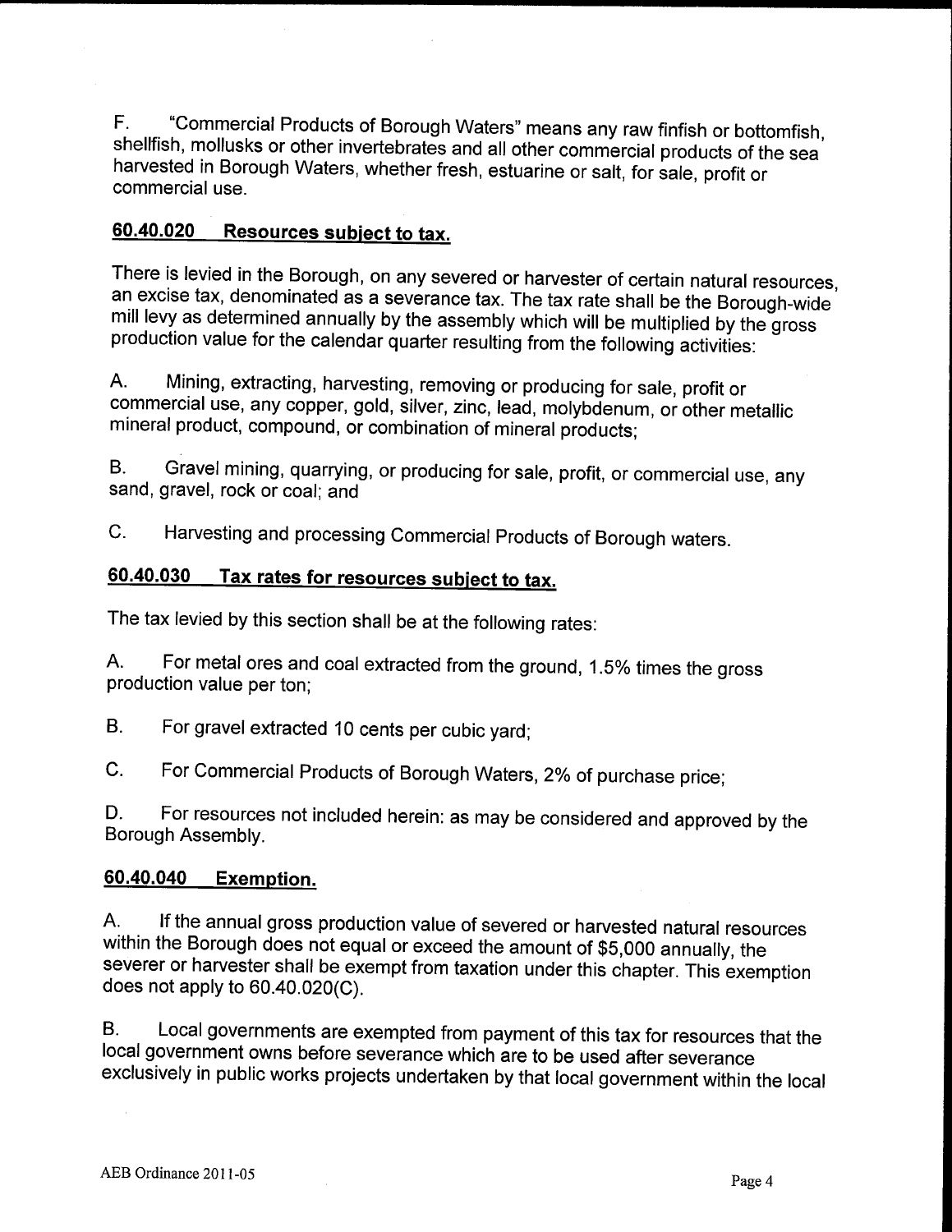government's jurisdiction or as a local match for public works projects undertaken by that local government within the local government siturisdiction.

# 60.40.050 Collection and administration.

A. Every severer or harvester of resources subject to taxation under this chapter, shall register with the Borough prior to beginning a severance or harvesting activity. Registration shall take place on forms provided by the Borough.

B. Except regarding resources described in 60.40.20 (C), every severer or harvester shall submit to the Borough a severance tax return, under oath, at the time the tax is paid, containing the following information:

- 1. A description of the property from which the resource was severed or harvested by legal description or Borough assigned account number
- 2. The gross amount of recovered units severed or harvested during the calendar quarter
- 3. The gross sales value of all recovered units severed or harvested during the calendar quarter

C. With regards to resources described in 60.40.20 (C), every severer or harvester shall submit to the processor or purchaser of such resource an Aleutians East Borough severance tax return, under oath, containing the following information:

- <sup>A</sup> description of the waters from which the resource was severed or  $1<sub>1</sub>$ harvested by longitude and latitude or such description of location as may be approved by the Borough
- 2. The gross amount of recovered units severed or harvested during the calendar quarter
- 3. The gross sales value of all recovered units severed or harvested during the calendar quarter

After receipt of the Aleutians East Borough severance tax return, the receiving processor shall withhold the applicable percentage of the gross production value of the resource, remitting 95% to the Borough along with the Aleutians East Borough severance tax return completed by the severer or harvester as the applicable Aleutians severance tax return completed by the severer or harvester as the applicable Aleutian<br>East Borough severance tax on that resource, retaining 5% as a tax collection fee, but<br>not to exceed \$300.00. It is the responsibility o

D. The return or tax statement along with all taxes due to the Borough for the calendar quarter must be received by the Borough on or before the last business day of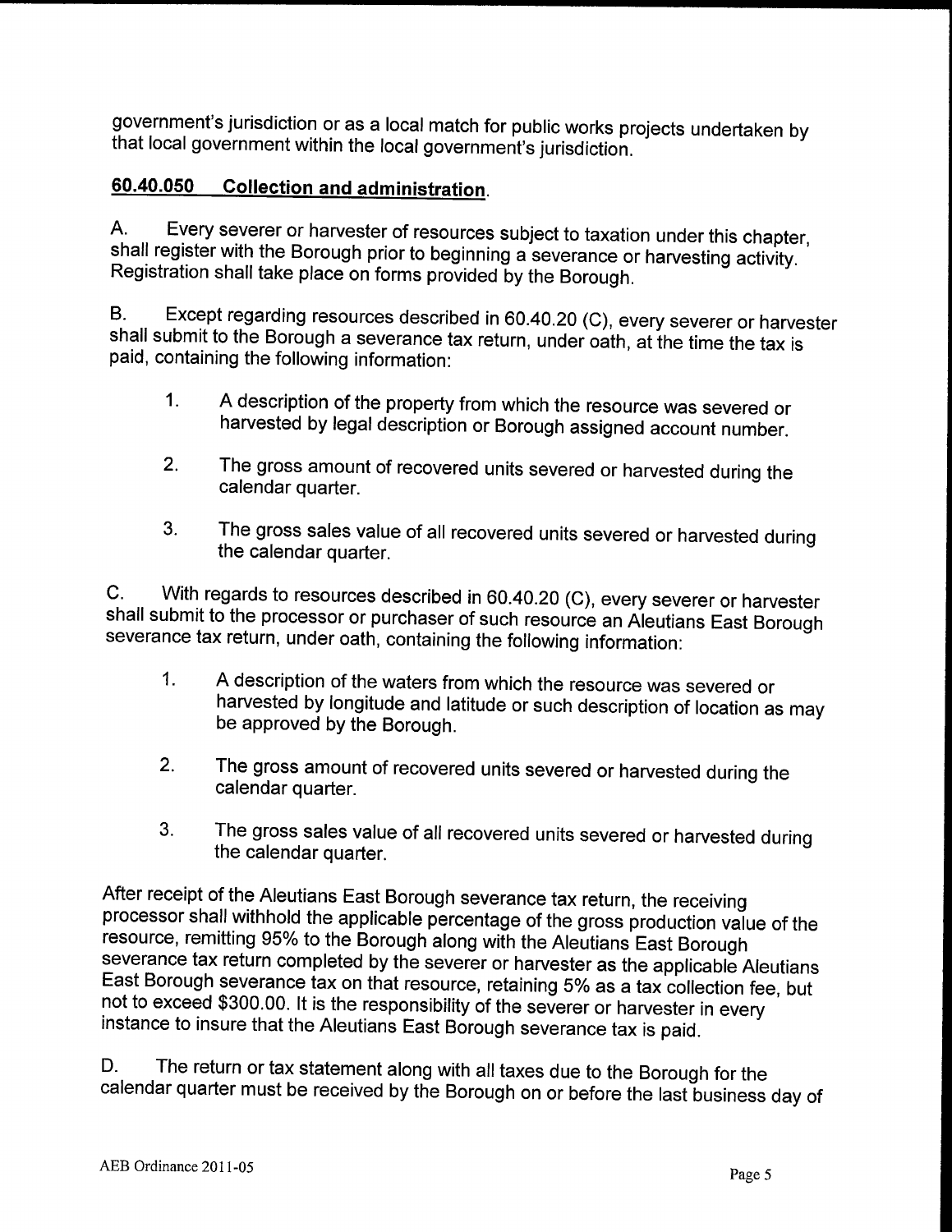the month following the end of the calendar quarter for which the return or statement is required

E. This tax constitutes a lien chargeable against the property owned by the severer. The lien may be foreclosed by the Borough in the same manner as any other lien against real or personal property.<br> **60.40.060** Enforcement and penalties

A. The superior court, upon the request of the finance director, shall issue an injunction requiring compliance with the provisions of this chapter. In the alternative, the finance director may determine the severance tax on parties who have not filed <sup>a</sup> return in an amount based on historical data and the best information available

B. A person who fails, refuses, or neglects to file a severance tax return in compliance with this chapter shall, in addition to any other penalties provided by law, be liable for <sup>a</sup> penalty of <sup>10</sup> percent of the tax

# 60.40.070 Severance tax return verification.

Except for those harvesters who have filed under and and have paid all taxes when due, the finance director, or his designee, may: fully complied with 60.40.50 (D)

A. Require a person engaged in natural resource extraction, production, or transportation, any agent or employee of the person, or the purchaser of natural resources taxed under this chapter to furnish any additional information reasonably necessary to compute the amount of the tax or to determine if <sup>a</sup> tax is due

B. Examine the books, records, and files of any such person;

C. Conduct hearings and compel the attendance of witnesses and the production of books, records, and papers of any person; and

D. Make an investigation or hold any inquiry reasonably necessary to a disclosure of facts as to

- $1<sub>1</sub>$ The amount of extraction or production of <sup>a</sup> natural resources of an extractor, producer, or seller:
- 2. The purchaser of the natural resource; and
- 3. Transportation of the resource.